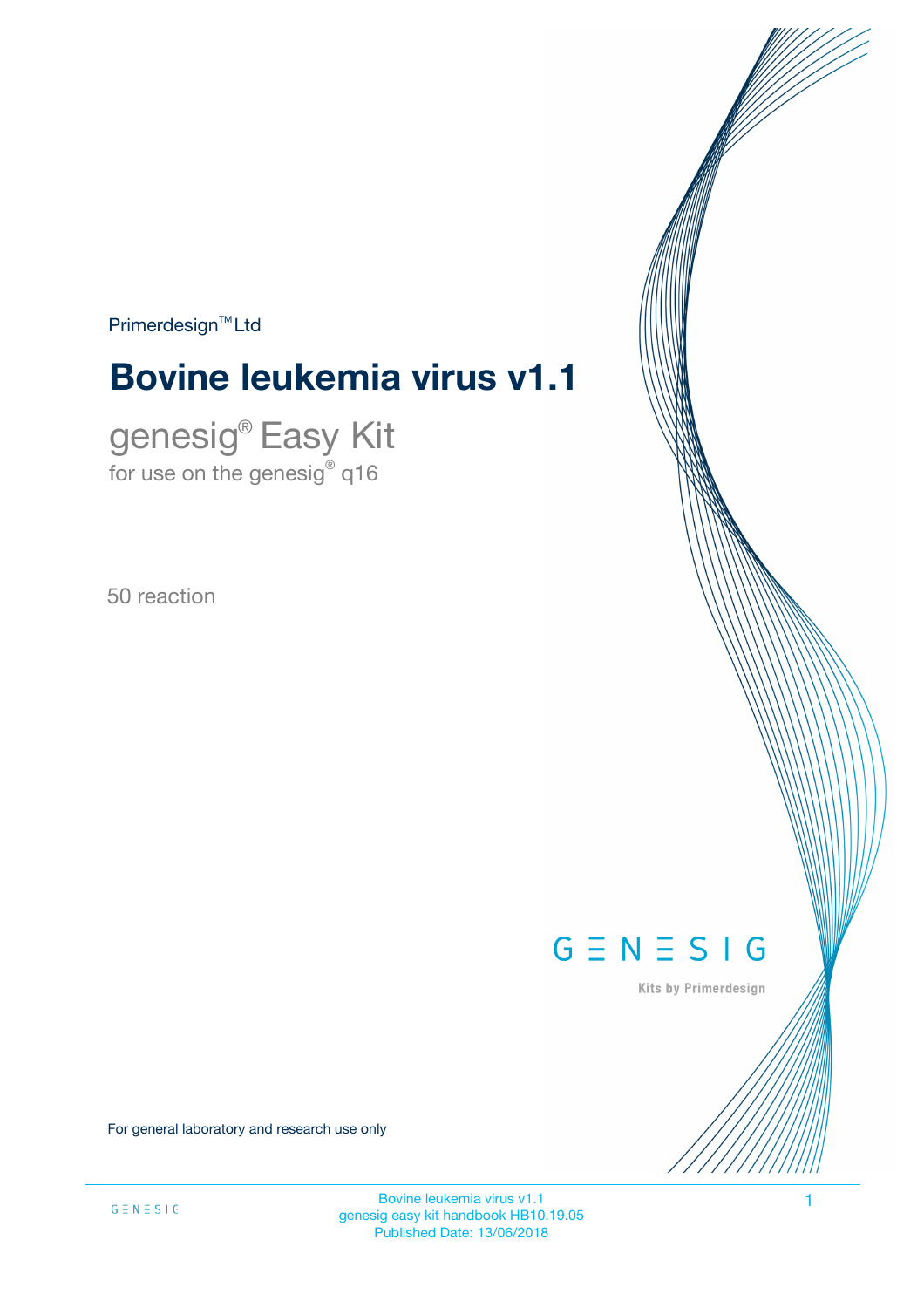# genesig® Easy: at a glance guide

### **For each RNA test**

| Component                 | <b>Volume</b>  | Lab-in-a-box pipette |  |
|---------------------------|----------------|----------------------|--|
| BLV v1.1 primer/probe mix | 5 <sub>µ</sub> |                      |  |
| Your RNA sample           | 5 <sub>µ</sub> |                      |  |
| oasig OneStep Master Mix  | 10 µl          |                      |  |

### **For each positive control**

| Component                 | Volume         | Lab-in-a-box pipette |  |
|---------------------------|----------------|----------------------|--|
| BLV v1.1 primer/probe mix | 5 <sub>µ</sub> |                      |  |
| Positive control template | 5 <sub>µ</sub> |                      |  |
| oasig OneStep Master Mix  | 10 µl          |                      |  |

### **For each negative control**

| Component                 | <b>Volume</b>  | Lab-in-a-box pipette |   |
|---------------------------|----------------|----------------------|---|
| BLV v1.1 primer/probe mix | 5 <sub>µ</sub> |                      |   |
| <b>Water</b>              | 5 <sub>µ</sub> |                      | Ē |
| oasig OneStep Master Mix  | $10 \mu$       |                      |   |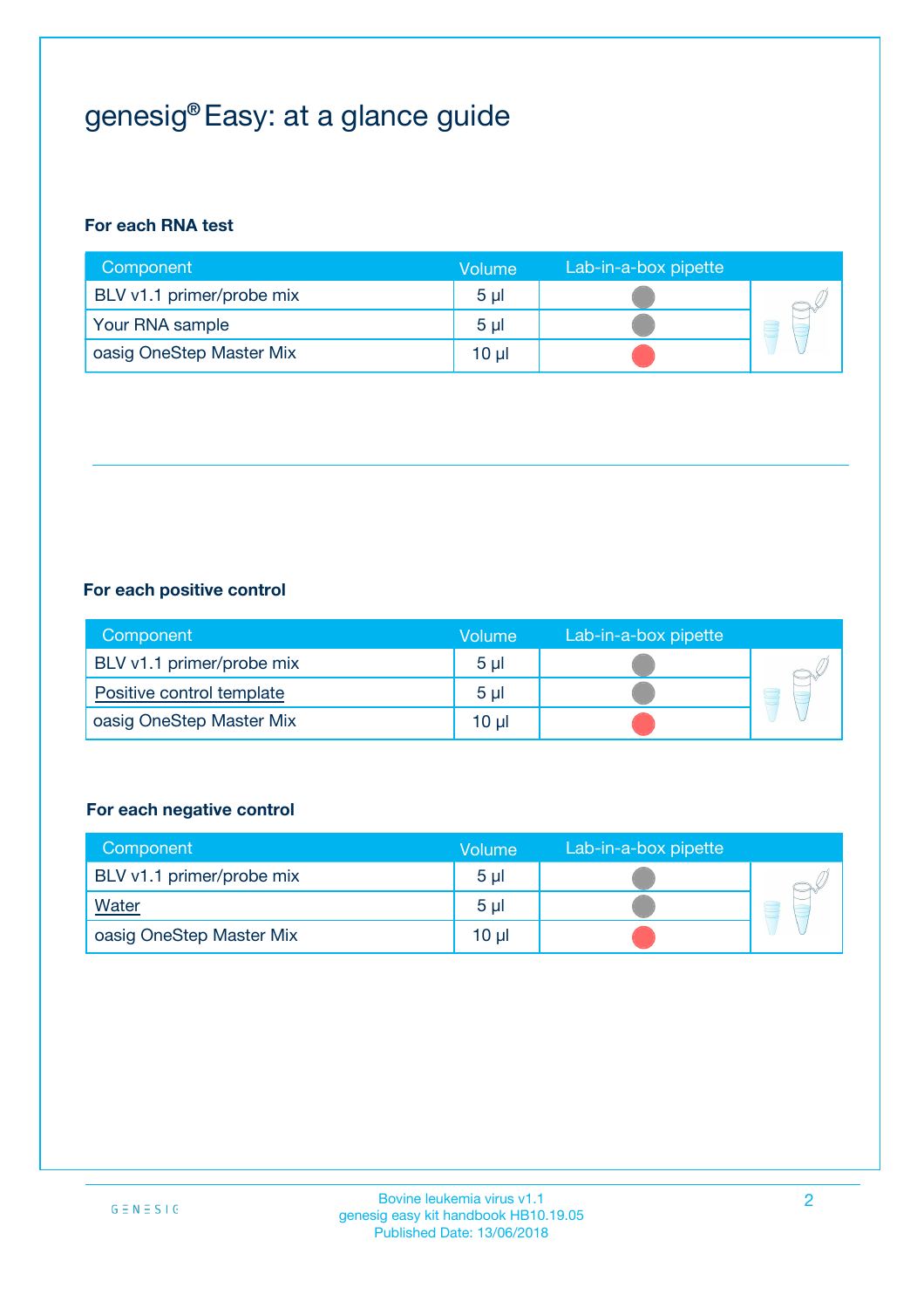

# Reagents and equipment to be supplied by the user

### **genesig® q16 instrument**

### **genesig® Easy DNA/RNA Extraction Kit**

This kit is designed to work well with all processes that yield high quality RNA but the genesig Easy extraction method is recommended for ease of use.

### **genesig® Lab-In-A-Box**

The genesig Lab-In-A-Box contains all of the pipettes, tips and racks that you will need to use a genesig Easy kit. Alternatively if you already have these components and equipment these can be used instead.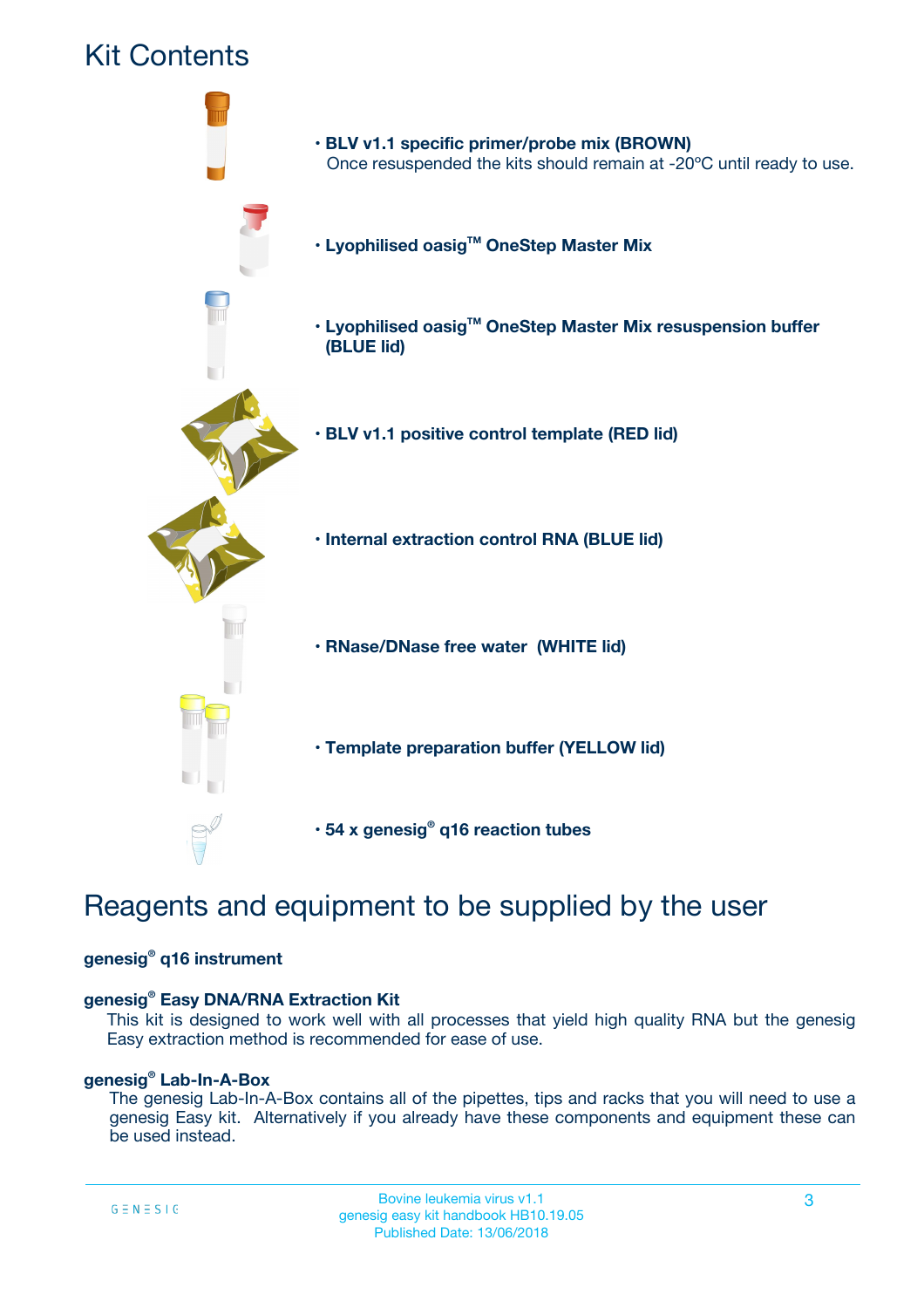## Step-by-step guide

## 1. Resuspend the test components



Use the blue pipette to transfer 500µ**l\*** of the oasig OneStep Master Mix resuspension buffer into the tube of lyophilised oasig OneStep Master Mix and mix well by gently swirling.

**\***Transfering 525µl of the oasig OneStep Master Mix resuspension buffer to your oasig OneStep Master Mix (instead of the 500µl recommended above) will enable you to take full advantage of the 50 reactions by accounting for volume losses during pipetting. In order to do so with the genesig Easy fixed volume pipettes use 1x blue, 2x red and 1x grey pipettes to make the total volume. Please be assured that this will not adversely affect the efficiency of the test.



Then use the blue pipette to transfer 500µl of water into the brown tube labelled BLV v1.1 primers/probe. Cap and shake tube to mix. A thorough shake is essential to ensure that all components are resuspended. **Failure to mix well can produce poor kit performance.**

These components are now ready to use.

Store them in the freezer from hereon.

#### Top tip

- Ensure that the primer/probe mix is mixed thoroughly before each use by shaking.
- Once resuspended do not expose genesig Easy kit to temperatures above -20°C for longer than 30 minutes at a time.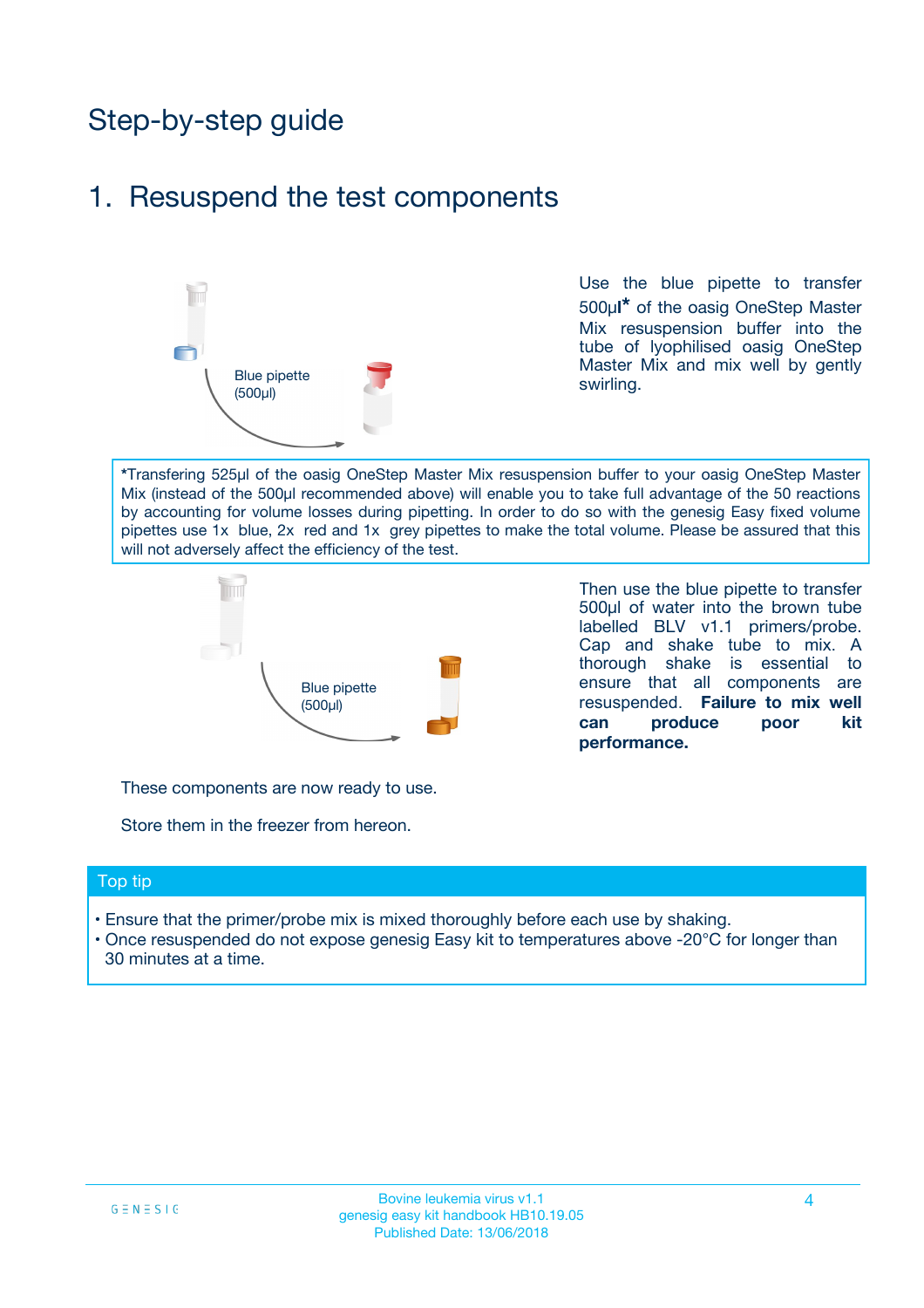## 2. Internal extraction control



Use the blue pipette to transfer 1000µl (2 x 500µl) of template preparation buffer into the Internal Extraction Control RNA tube. Cap and shake tube to mix.

Your kit contains Internal Extraction Control RNA. This is added to your biological sample at the beginning of the RNA extraction process. It is extracted along with the RNA from your target of interest. The q16 will detect the presence of this Internal Extraction Control RNA at the same time as your target. This is the ideal way to show that your RNA extraction process has been successful.

#### **If you are using an alternative extraction kit:**

Use the red pipette to transfer 10µl of Internal Extraction Control RNA to your sample **after** the lysis buffer has been added then follow the rest of the extraction protocol.

#### **If using samples that have already been extracted:**

Use the grey pipette to transfer 5µl of Internal Extraction Control RNA to your extracted sample.

## 3. Add primer/probe mix to all reaction tubes





For every reaction to be run, use the grey pipette to add 5µl of your BLV v1.1 primers/probe mix to every tube.

### Top tip

- Always pipette the primer/probe mix directly into the bottom of the tube.
- You can label the tube lids to aid your reaction setup but avoid labelling tube sides.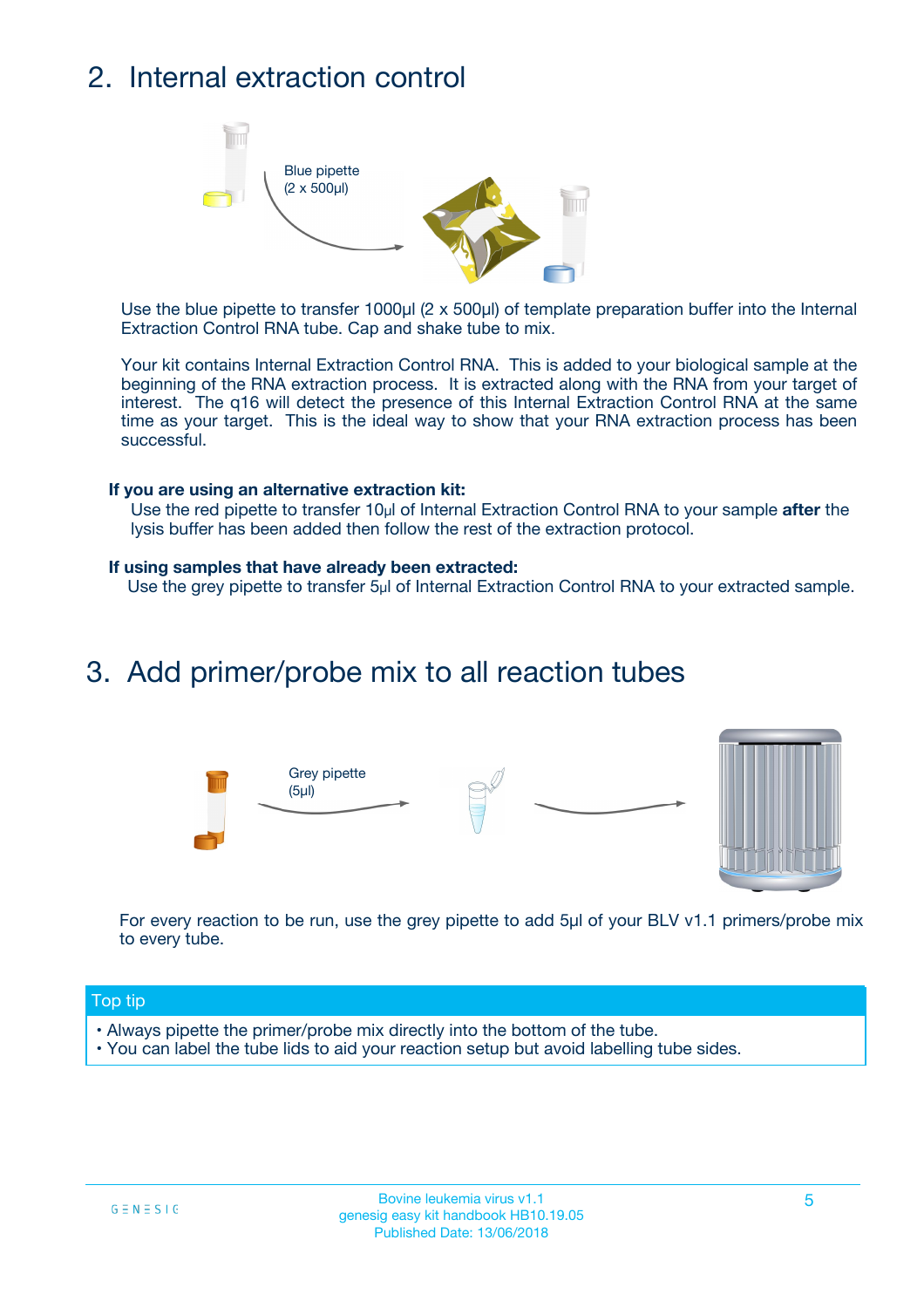# 4. Add Master Mix to all reaction tubes



For every reaction to be run, use the red pipette to add 10µl of the oasig OneStep Master Mix to the tubes containing primer/probe mix.

Move swiftly to begin your q16 run, as any delay after the oasig OneStep Master Mix has been added can effect the sensitivity of your test.

#### Top tip

**•** Always add the oasig OneStep Master Mix to the side of the tube to reduce the introduction of bubbles.

## 5. Negative control



For each test you will require a negative control. Instead of RNA water is used. This sample should typically prove negative thus proving that all of your positive samples really are positive.

To create a negative control reaction simply use the grey pipette to add 5µl of the water to the required reaction tubes. Close these tubes after adding the water.

Because some genesig kit targets are common in the environment you may occasionally see a "late" signal in the negative control. The q16 software will take this into account accordingly.

#### Top tip

**•** Always add the water to the side of the tube to reduce the introduction of bubbles.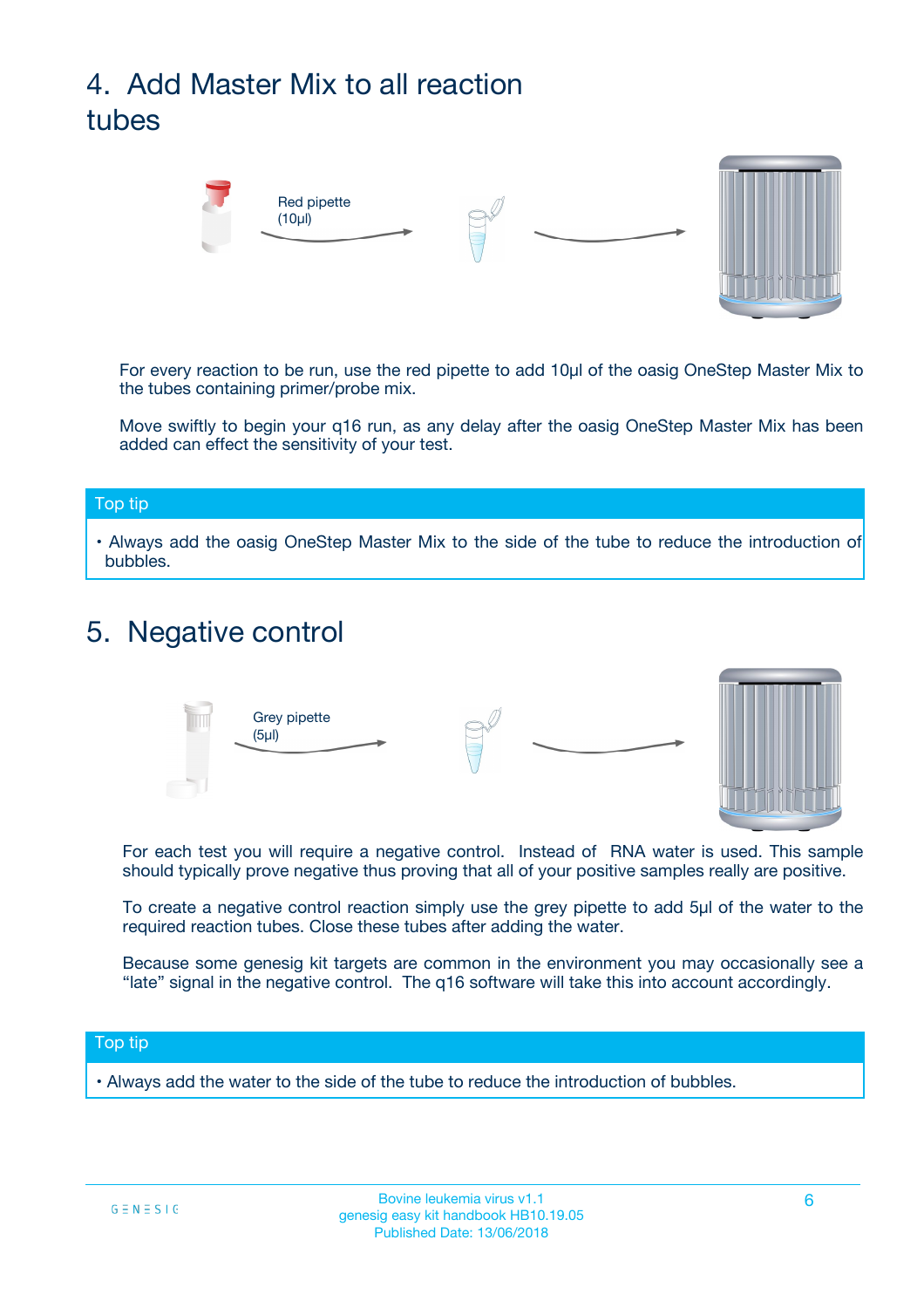## 6. Set up a test





For each sample you wish to analyse, use the grey pipette to add 5µl of your RNA sample to the required reaction tubes. Close these tubes after adding the sample. Always change pipette tips between samples.

### Top tip

**•** Always add the RNA sample to the side of the tube to reduce the introduction of bubbles.

## 7. Positive control



Use the blue pipette to transfer 500µl of template preparation buffer into the positive control template tube. Cap and shake tube to mix.

Each time you run a test you will require a positive control. This is a small portion of RNA from your target of interest. It serves two purposes:

1. It will always test positive so it shows that everything is working as it should be.

2. The q16 software knows how much RNA is present in the positive control. So it can automatically compare your sample of interest with the positive control to calculate the amount of target RNA in your sample.

To create a positive control reaction simply use 5µl of the positive control instead of your RNA sample.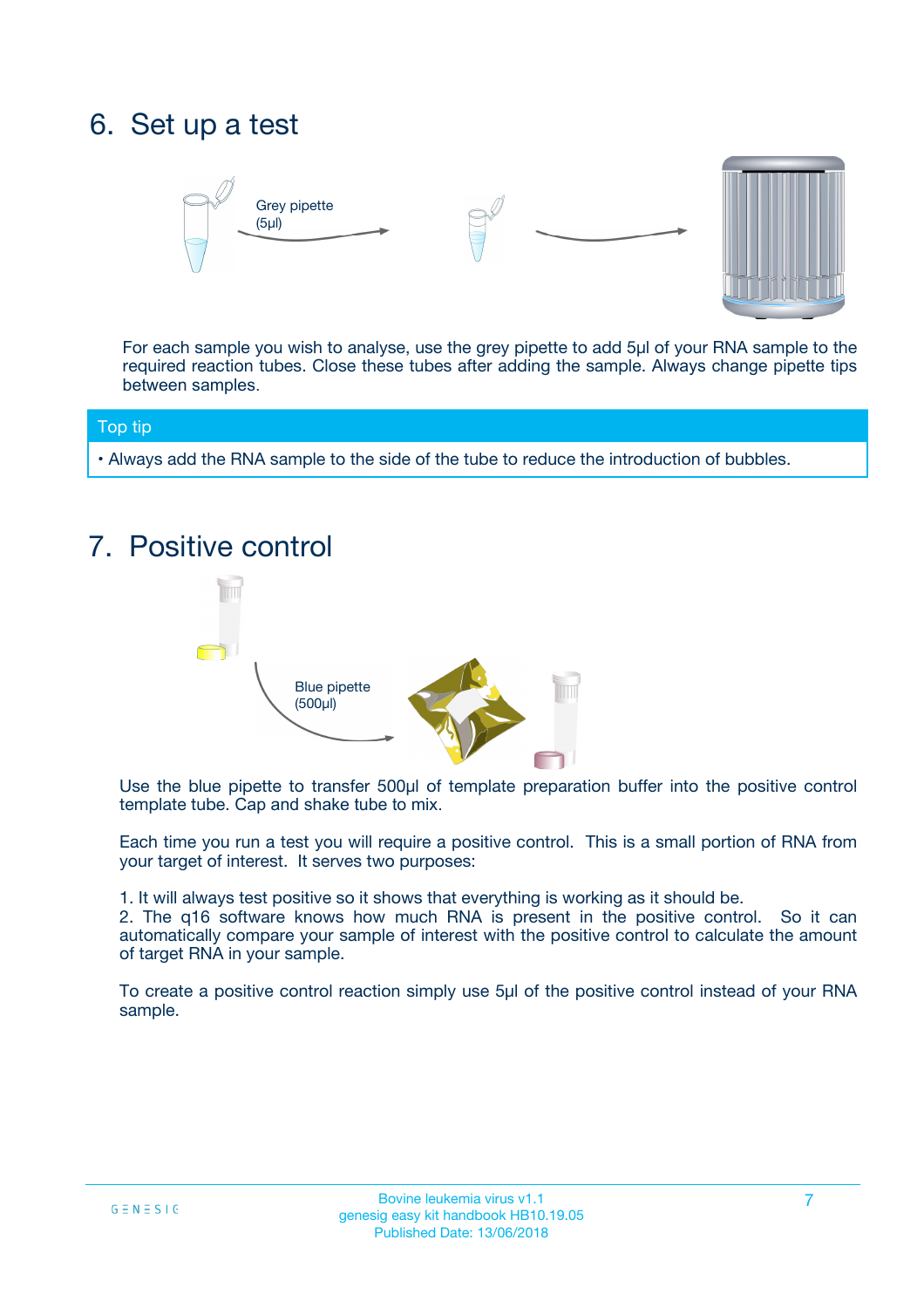



Take great care when setting up your positive control. The positive control template has the potential to give you a false positive signal in your other samples. Set positive controls up last after all other sample tubes are closed. Always change pipette tips between samples. You may even choose to set up positive controls in a separate room.

### Top tip

**•** Always add the positive control template to the side of the tube to reduce the introduction of bubbles.

## 8. Running the test

Place the tubes into the correct positions in your q16 as defined by the software, this may include positioning of empty tubes to ensure that the q16 lid is balanced. The run can then be started.

|                      | genesig q16 PCR software - 1.2                                                          |                                  | $\Box$                                                                       |
|----------------------|-----------------------------------------------------------------------------------------|----------------------------------|------------------------------------------------------------------------------|
|                      | $N$ ew<br><b>Open Experiments:</b><br>Unsaved (New Experiment 2<br>$\blacktriangledown$ | <b>E</b> Open<br>Save<br>Save As | $G \equiv N \equiv S \mid G$<br><b>C</b> Close<br><b>&amp; Configuration</b> |
| <b>Stages:</b>       | Setup<br><b>Results</b>                                                                 |                                  |                                                                              |
| <b>Notes</b>         |                                                                                         | <b>Samples</b>                   | <b>Tests</b>                                                                 |
|                      | <b>Name and Details</b>                                                                 | Color<br>Note<br>Name            | Color<br>Note<br>Name                                                        |
|                      | New Experiment 2017-10-26 11:06                                                         | Sample 1                         | على<br>4<br>Test 1                                                           |
|                      | Kit type: genesig® Easy Target Detection kit                                            | Sample 2                         |                                                                              |
|                      | Instrument Id.:                                                                         | Sample 3                         | $\equiv$<br>$\equiv$                                                         |
|                      | <b>Run Completion Time:</b>                                                             | Sample 4                         |                                                                              |
| <b>Notes</b>         | $\blacktriangle$                                                                        | Sample 5                         | 企<br>40                                                                      |
|                      | $\overline{\mathbf{v}}$                                                                 |                                  | ÷<br>⊕                                                                       |
| <b>Well Contents</b> |                                                                                         |                                  | Run                                                                          |
| Pos.                 | Test                                                                                    | Sample                           | <b>Run Status</b>                                                            |
| -1                   | Test 1                                                                                  | Negative Control                 | $\blacktriangle$                                                             |
| $\overline{2}$       | Test 1                                                                                  | Positive Control                 |                                                                              |
| 3                    | Test 1                                                                                  | Sample 1                         | Show full log                                                                |
| $\overline{4}$       | Test 1                                                                                  | Sample 2                         |                                                                              |
| 5                    | Test 1                                                                                  | Sample 3                         | <b>Run Control</b>                                                           |
| 6                    | Test 1                                                                                  | Sample 4                         |                                                                              |
| $\overline{7}$       | Test 1                                                                                  | Sample 5                         |                                                                              |
| 8                    |                                                                                         |                                  | $\triangleright$ Start Run<br>■ Abort Run                                    |
| ◡                    | <b><i>ADD FURTHER COLLANDELIA</i></b>                                                   |                                  | $\overline{\mathbf{v}}$                                                      |

### Top tip

- Before loading tubes into the q16, check for bubbles! Flick the bottom of the tubes to remove any bubbles that may have formed during the test setup.
- Apply centrifugal force with a sharp wrist action to ensure all solution is at the bottom of the reaction tube.
- When repeating a test you can use a previous file as a template by clicking 'open' then selecting File name > Files of Type > Experiment file as template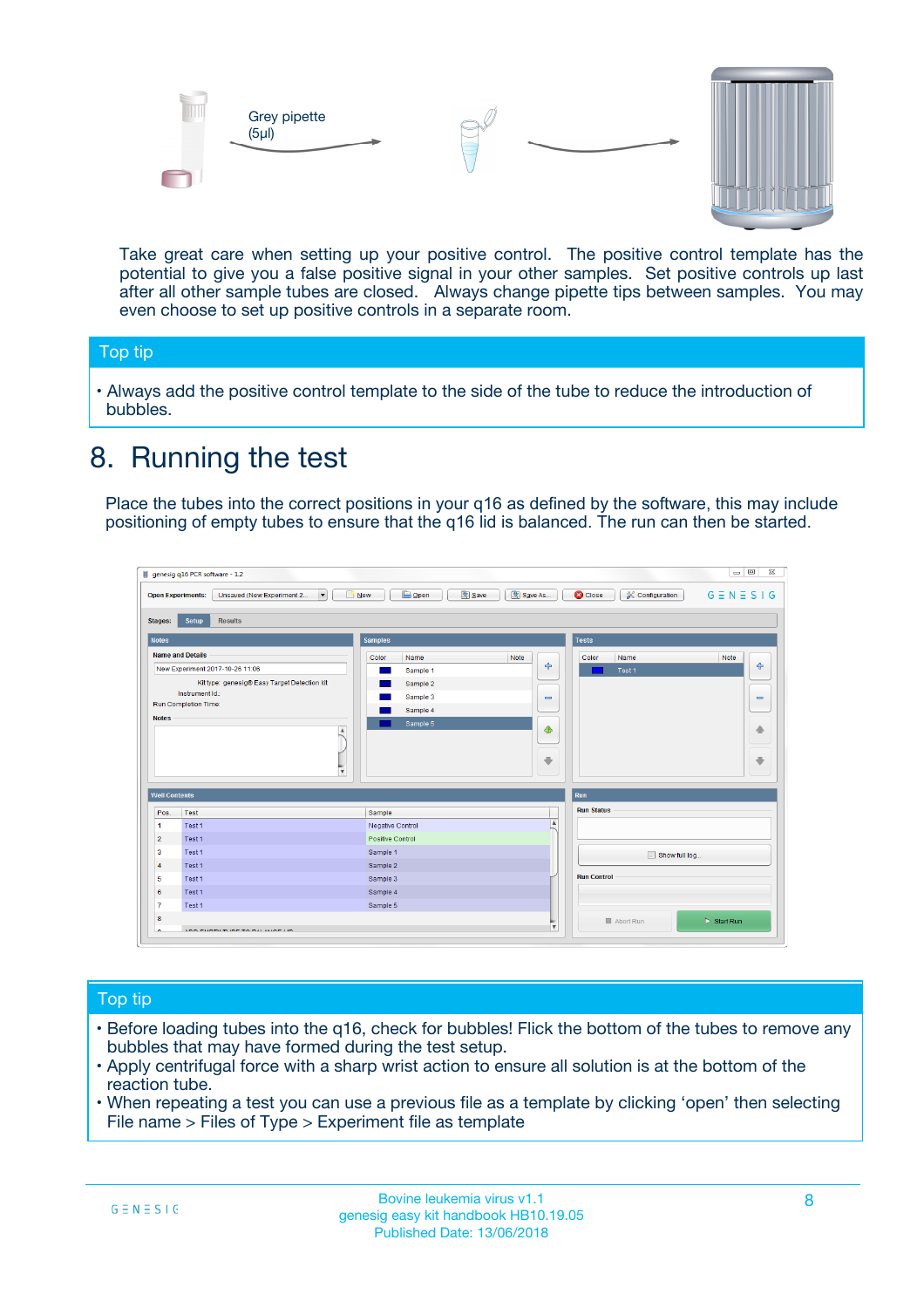## What do my results mean?

Analysis of your data is carried out automatically by the genesig q16. The following information is designed to help you fully understand a result or to troubleshoot:

## "Positive"

### **Explanation**

Your sample has produced a positive result. Your target of interest is present and you can use the reported quantity.

## "Negative"

### **Explanation**

Your sample has produced a negative result. The target is not present in your sample.

## "Test contaminated"

### **Explanation**

The Negative Control should be completely free of any DNA/RNA. If you see this error message it means that at some point during the setup, the Negative Control has been contaminated with DNA/RNA and has given a positive signal. This contamination has invalidated the test. The Positive Control and your test samples are both possible sources of contaminating DNA/RNA. The genesig q16 reaction tubes from previous runs will also contain very high amounts of DNA so it is important that these are carefully disposed of after the run is completed and NEVER OPENED. It may be the case that your kits have become contaminated which will lead to the same problem occurring repeatedly.

### **Solutions**

1. Clean your working area using a commercial DNA remover solution to ensure the area is DNA free at the start of your run and re-run the test.

2. If the problem persists then the kit has become contaminated and it will have to be discarded and replaced with a new kit. When you open the new kit, run a simple test to show that changing the kit has solved the problem. Prepare a test which includes only the Positive Control, the Negative Control and one 'mock sample'. For the 'mock sample' add water instead of any sample RNA. The result for the Negative Control and the mock sample should be negative indicating that contamination is no longer present.

#### **Preventive action**

An ideal lab set-up has a 'Clean area' where the test reagents are prepared and a 'sample area' where DNA/RNA samples and the Positive Control template are handled. The best workflow involves setting up all the test components (excluding the positive control template) in the clean area and then moving the tests to the sample area for sample and Positive Control addition. If this method is followed then the kit components are always kept away from possible sources of contamination. For extra security the Negative Control can be completely prepared and sealed in the clean area. All work areas should be decontaminated regularly with DNA remover.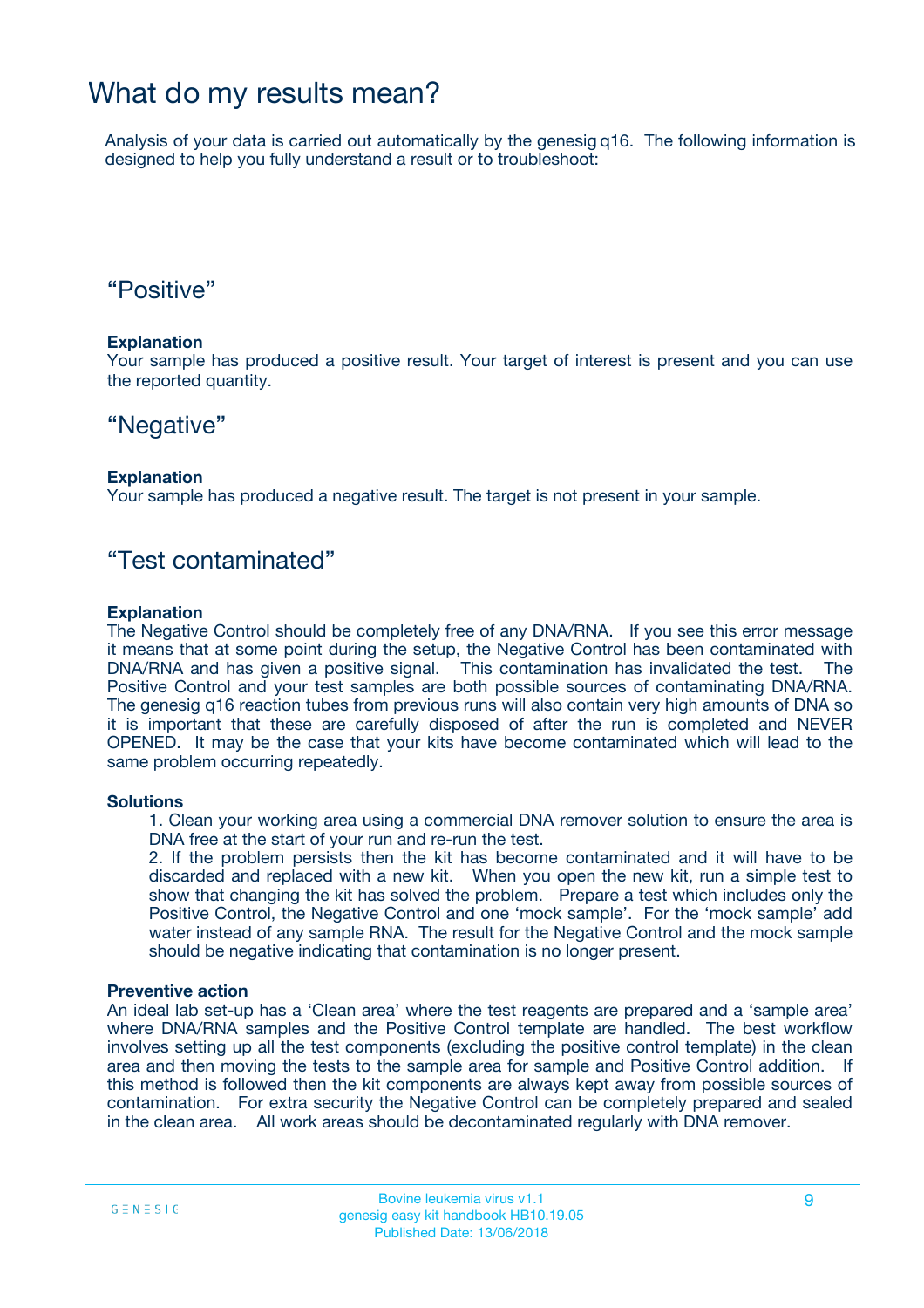## "Sample preparation failed"

### **Explanation**

The test has failed because the quality of the sample was not high enough. The Internal Extraction Control component identifies whether the sample has been prepared correctly and is of suitable quality. This error message means that this quality control test has failed and the sample quality is not high enough for analysis.

#### **Solutions**

1. Check the sample preparation protocol for any user errors then repeat.

2. Poor quality samples can result from overloading the sample preparation protocol with too much starting material. Try reducing the amount of starting material then repeat.

3. Failing to add the Internal Extraction Control RNA to your sample during the sample preparation protocol can also lead to a reported result of "sample preparation failed". Ensure that this step has not been overlooked or forgotten. If your samples are derived from an archive store or from a process separate from your genesig Easy extraction kit; you must add 5µl of Internal Extraction Control RNA into each 0.5ml of your sample to make it suitable for use on the q16.

## "Positive result, poor quality sample"

### **Explanation**

The test is positive so if you are only interested in obtaining a 'present or absent' answer for your sample then your result is reliable. However, the test contains an Internal Extraction Control component that identifies if the sample is of high quality. This quality control test has failed and the sample is not therefore of high enough quality to accurately calculate the exact copy number of RNA present. If you require quantitative information for your sample then proceed with the solutions below.

#### **Solutions**

1. For appropriate solutions, read the "Sample preparation failed" section of this handbook.

## "Test failed"

### **Explanation**

The test has failed because the Positive Control has not worked. The Positive Control is present to show that all aspects of the test are working correctly together. When this control test fails, the test as a whole is invalidated. This finding indicates that a problem has occurred in the reaction set-up part of the experiment and has nothing to do with sample preparation.

#### **Solutions**

- 1. Check the entire workflow and test set-up to look for any user errors, then repeat the test e.g. have the right colour pipettes and solutions been used with the correct tubes?
- 2. Ensure the positive and negative controls are inserted into the correct wells of your q16.

3. A component of the test may have 'gone off' due to handing errors, incorrect storage or exceeding the shelf life. When you open a new kit, run a simple test to show that changing the kit has solved the problem. Prepare a test which includes only the Positive Control, the Negative Control and one 'mock sample'. For the 'mock sample' add internal control template instead of any sample RNA. If the Positive Control works, the mock sample will now be called as a negative result.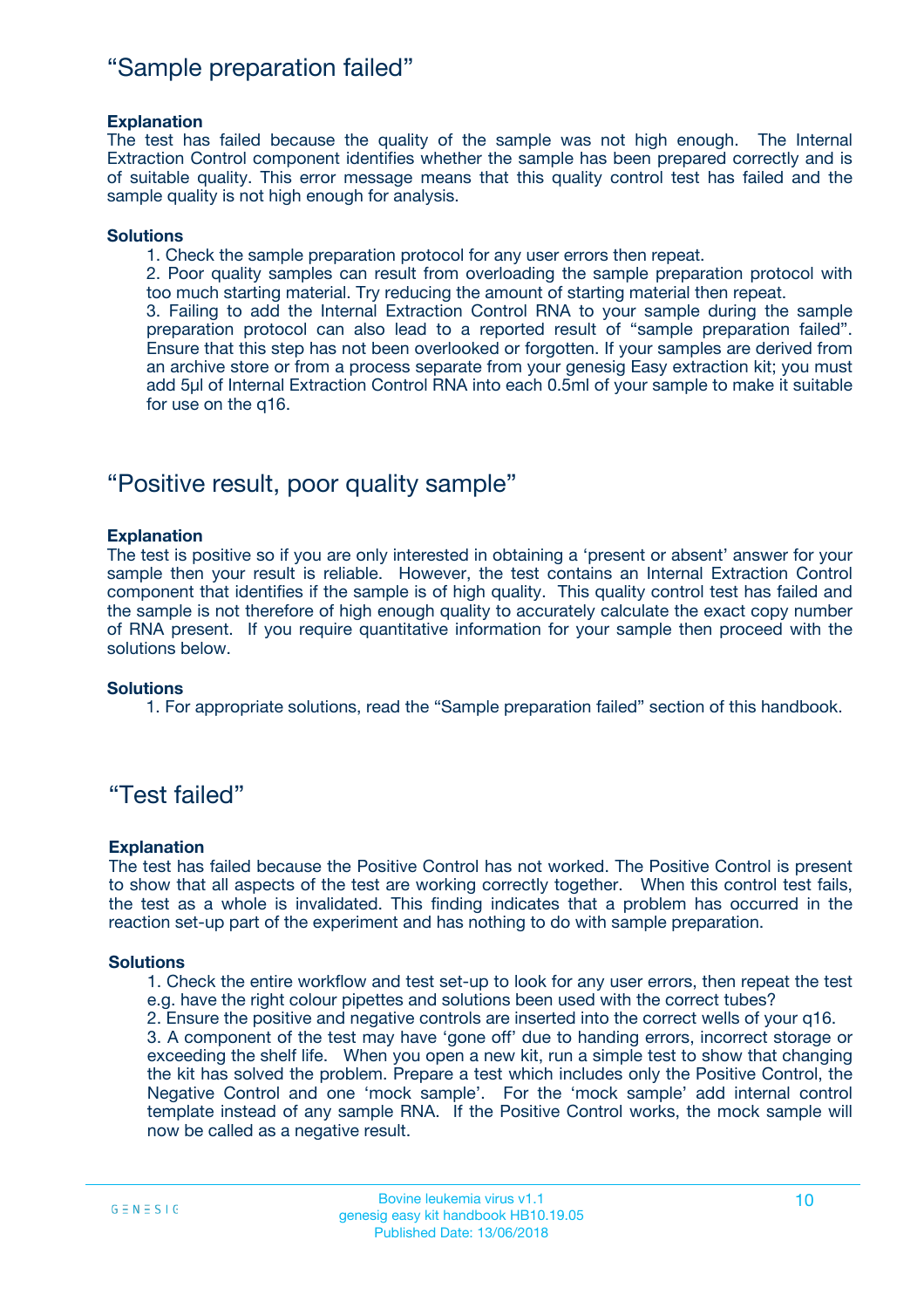## "Test failed and is contaminated"

### **Explanation**

The Positive Control is indicating test failure, and the Negative Control is indicating test contamination. Please read the "Test Failed" and "Test contamination" sections of this technical support handbook for a further explanation.

### **Solution**

1. For appropriate solutions, read both the "Test failed" and "Test contaminated" sections of this handbook.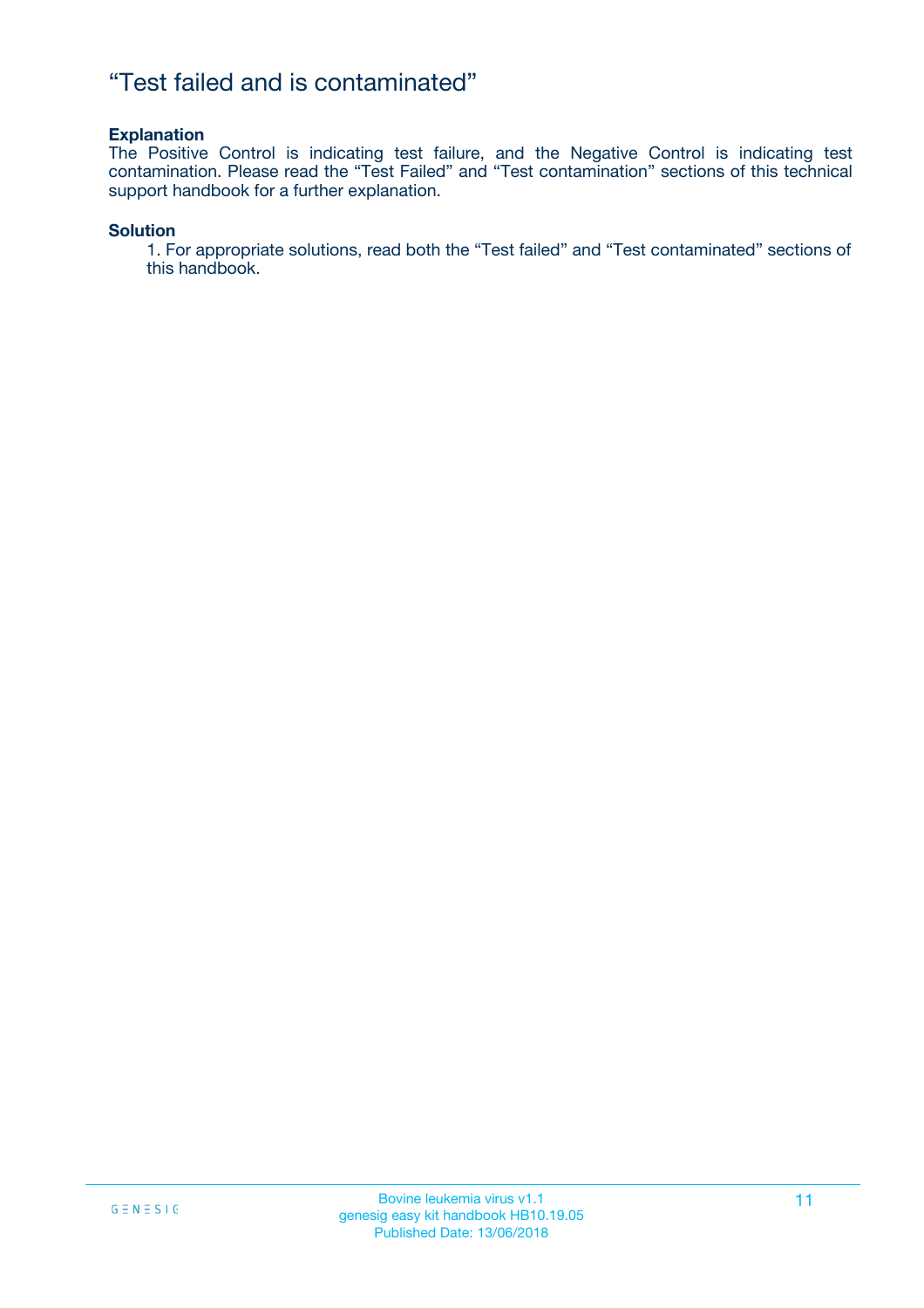## Bovine leukemia virus v1.1

Bovine Leukemia Virus (BLV) is a retrovirus of the Deltaretrovirus genus. It has a single-stranded RNA genome which encodes a DNA intermediate that is inserted into the host DNA. This intermediate contains an oncogene that encodes the Tax protein, which when deregulated, can lead to Leukemia.

Infection with BLV can cause a mononucleosis-like disease which may develop into a B-cell leukemia called enzootic bovine leukosis with symptoms including ill health and weakness as tumors spread throughout the body. BLV can be transmitted between animals by any procedure that involves contact with contaminated blood; this includes ear tagging and vaccination. Transmission from cow to calf via milk accounts for a relatively small proportion of infections.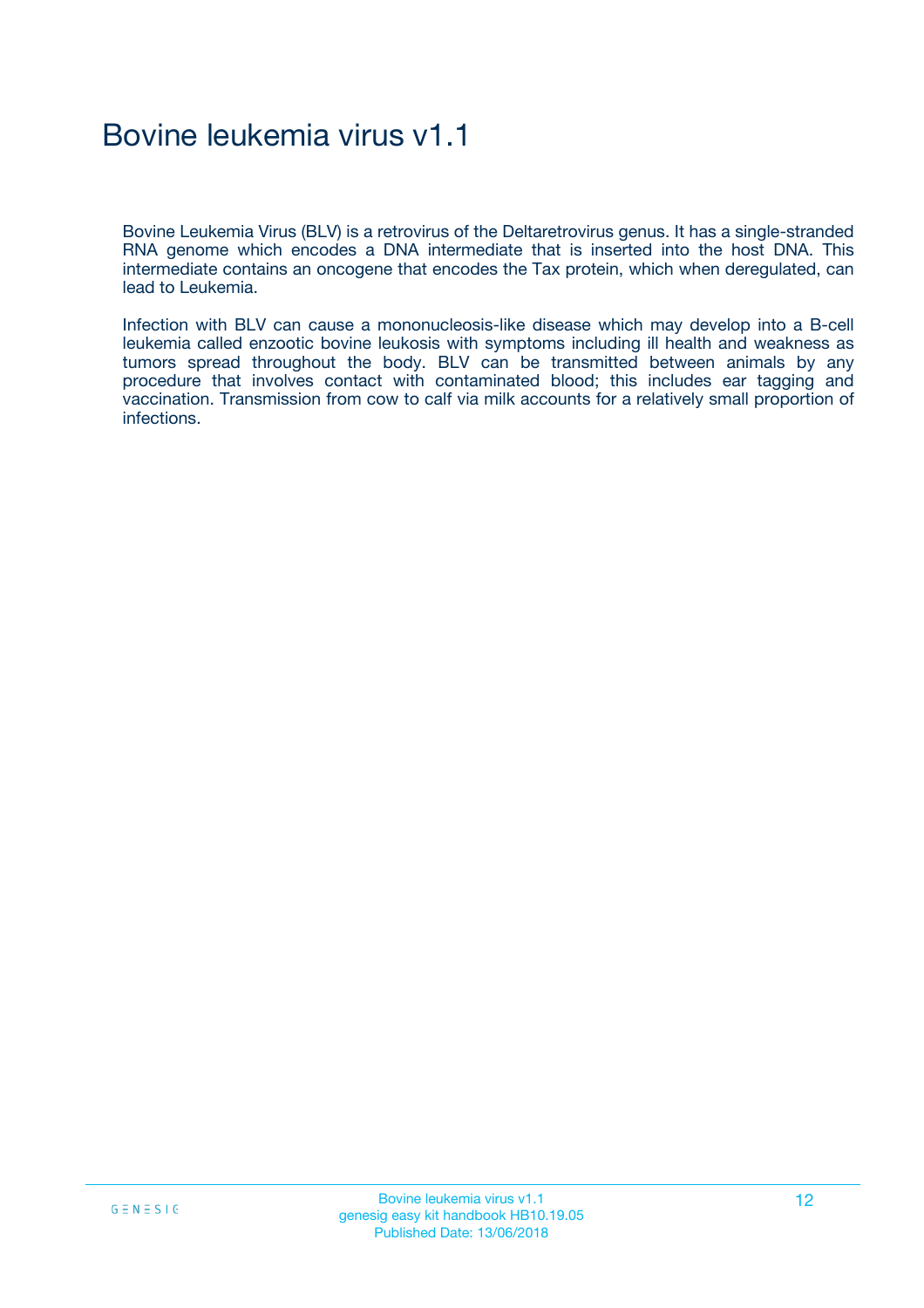## **Specificity**

The Primerdesign genesig Kit for Bovine leukemia virus v1.1 (BLV v1.1) genomes is designed for the in vitro quantification of BLV v1.1 genomes. The kit is designed to have the broadest detection profile possible whilst remaining specific to the BLV v1.1 genome.

The primers and probe sequences in this kit have 100% homology with a broad range of BLV v1.1 sequences based on a comprehensive bioinformatics analysis.

The primers have 100% homology with >95% of available reference sequences in the NCBI database at the time of design. Primerdesign take steps to ensure our kits have a broad quantification profile however genetic variation exists and new sequence information may only become available after initial design

If you require further information, or have a specific question about the detection profile of this kit then please send an e.mail to enquiry@primerdesign.co.uk and our bioinformatics team will answer your question.